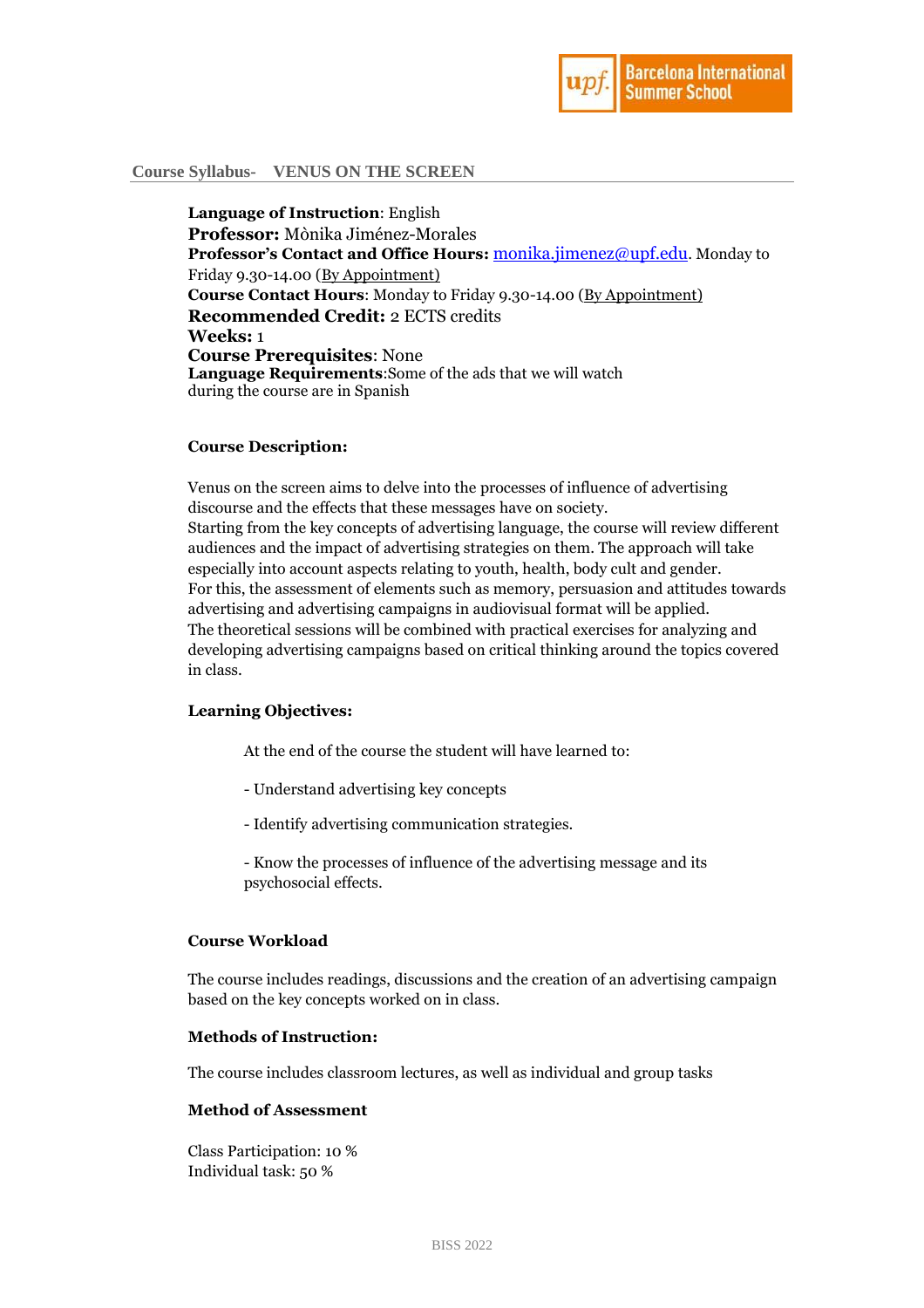

Group task: 40 p%

# **Absence Policy**

Attending class is mandatory and will be monitored daily by professors. The impact of absences on the final grade is as follows:

| <b>Absences</b>       | <b>Penalization</b>                                            |
|-----------------------|----------------------------------------------------------------|
| Up to one (1) absence | 2 points subtracted from final grade (on a<br>10 point scale). |
| Two (2) absences      | The student receives an INCOMPLETE for<br>the course           |

The BISS attendance policy does not distinguish between justified or unjustified absences. The student is deemed responsible to manage his/her absences.

Emergency situations (hospitalization, family emergency, etc.) will be analyzed on a case by case basis by the Academic Director of the UPF Barcelona International Summer School.

### **Classroom Norms:**

- · No food or drink is permitted.
- · There will be a ten-minute break during the class.
- · Students must come to class fully prepared.

### **Course Contents:**

- 1.- Introduction to the advertising communication process
- 2.- From the female sex-objet to the consumer female
- 3.- Structures and narrative myths in advertising discourse
- 4.- Advertising and stereotypes
- 5.-Health or beauty? The body cult as a paradox
- 6.- Sex aand advertising
- 7.- The representation of youth in advertising discourse

## **Required Readings**:

Åkestam, N., Rosengren, S., & Dahlen, M. (2017). Advertising "like a girl": Toward a better understanding of "femvertising" and its effects. Psychology & Marketing, 34(8), 795-806.

Baudrillard, J. (2020). The finest consumer object: The body. In *The Body* (pp. 277-282). Routledge.

Evans, N. J., Phua, J., Lim, J., & Jun, H. (2017). Disclosing Instagram influencer advertising: The effects of disclosure language on advertising recognition, attitudes, and behavioral intent. Journal of interactive advertising, 17(2), 138-149.